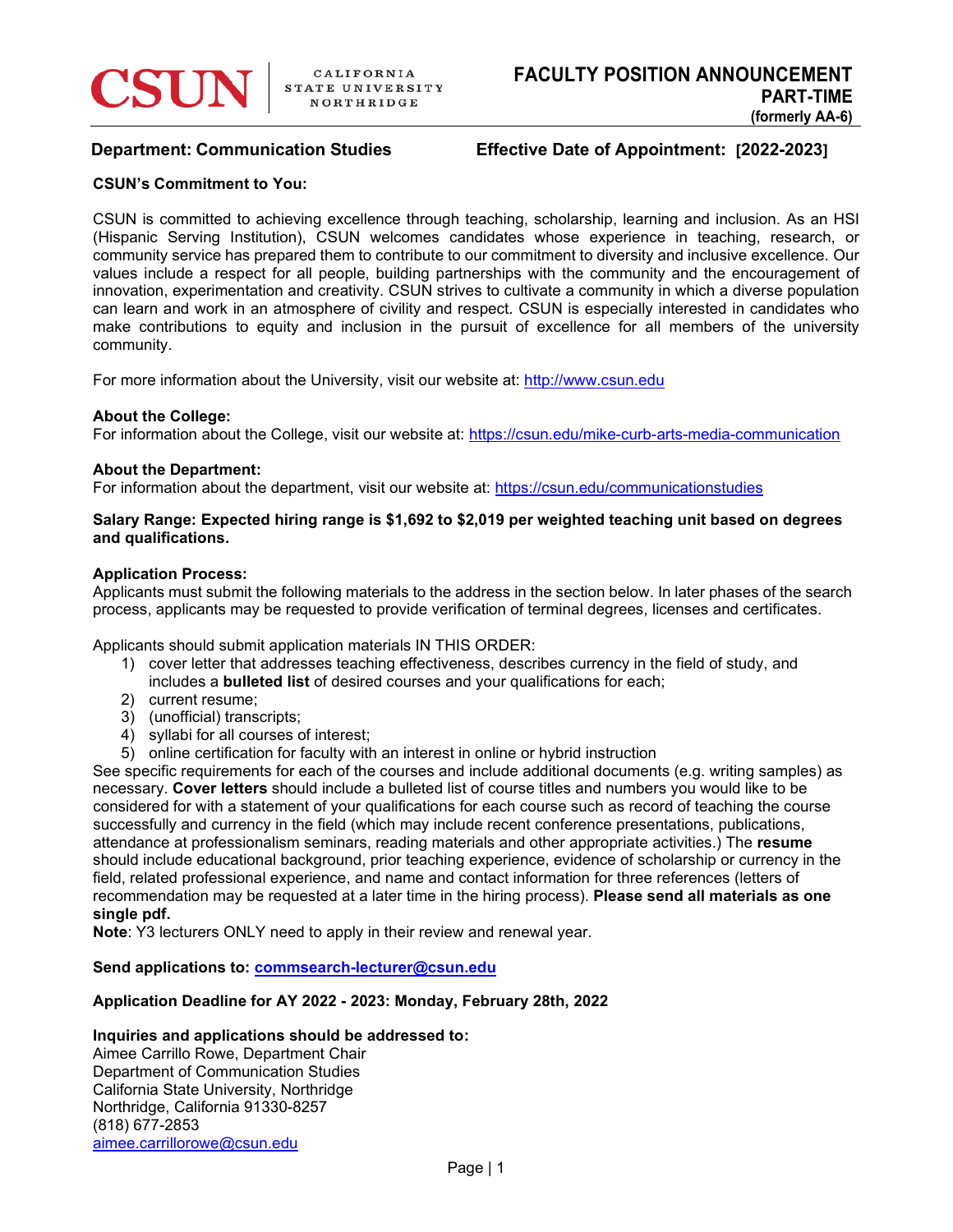### **General Information:**

In compliance with the Annual Security Report & Fire Safety Report of Campus Security Policy and Campus Crime Statistics Act, California State University, Northridge has made crime-reporting statistics available online [here.](http://www.csun.edu/sites/default/files/clery-report.pdf) Print copies are available by request from the Department of Police Services, the Office for Faculty Affairs, and the Office of Equity and Diversity.

The person holding this position may be considered a 'mandated reporter' under the California Child Abuse and Neglect Reporting Act and is required to comply with the requirements set forth in [CSU Executive Order](https://www.calstate.edu/eo/EO-1083.html)  [1083](https://www.calstate.edu/eo/EO-1083.html) as a condition of employment.

A background check (including a criminal records check) must be completed satisfactorily. Failure to satisfactorily complete the background check may affect the status of applicants.

CSUN is an Equal Opportunity Employer and prohibits discrimination on the basis of race, color, ethnicity, religion, national origin, age, gender, gender identity/expression, sexual orientation, genetic information, medical condition, marital status, veteran status, and disability. Our nondiscrimination policy is set forth i[n CSU Executive](https://www.calstate.edu/eo/EO-1096-rev-10-5-16.html)  [Order 1096.](https://www.calstate.edu/eo/EO-1096-rev-10-5-16.html) Reasonable accommodations will be provided for applicants with disabilities who self-disclose by contacting The Department of Communication Studies at 818-677-2853.

## **ANTICIPATED NEEDS:**

**Current**

**Note**: All part-time faculty appointments are temporary and do not confer academic rank. Final determination of part-time teaching assignments is contingent upon student enrollment figures and funding.

Additionally, as of January 2022, working in the State of California is a condition of employment.

| <b>Uurrent</b><br><b>Courses</b>                                                     | <b>Qualifications</b>                                                                                                                                                                                                                                                                                                                                                                                                                                                | <b>Salary Range (see above)</b>                                                                                                                                                                                                   |
|--------------------------------------------------------------------------------------|----------------------------------------------------------------------------------------------------------------------------------------------------------------------------------------------------------------------------------------------------------------------------------------------------------------------------------------------------------------------------------------------------------------------------------------------------------------------|-----------------------------------------------------------------------------------------------------------------------------------------------------------------------------------------------------------------------------------|
| <b>COMS 104 Literature in Performance</b>                                            | teaching experience required (if Masters degree is in progress, degree<br>must be conferred prior to Aug. 2022). Currency in the field required.<br>to teach performance studies required. Demonstrated ability and<br>commitment to teaching and mentoring a diverse student population<br>required. Experience directing performance workshops and practicums<br>preferred. Knowledge and facility with Canvas, and other online<br>instructional tools preferred. | Master's degree in Communication Studies or related discipline and prior<br>Strong background in performance studies required. Demonstrated ability                                                                               |
| <b>COMS 150 Introduction to</b><br><b>Communication Studies</b>                      | to Aug. 2022). Currency in the field required. Strong background in<br>and applied principles of communication studies from a generalist<br>perspective required. Demonstrated ability and commitment to teaching<br>and mentoring a diverse student population required. Experience in<br>teaching communication studies survey courses preferred. Knowledge<br>and facility with Canvas, and other online instructional tools preferred.                           | Master's degree in Communication Studies and prior teaching experience<br>required (if Masters degree is in progress, degree must be conferred prior<br>communication studies required. Demonstrated ability to teach theoretical |
| <b>COMS 151 Fundamentals of Public</b><br>Speaking (Basic public speaking<br>course) | to Aug. 2022). Currency in the field required. Strong background in oral<br>and written communication required. Demonstrated ability and<br>experience teaching oral and written communication required.<br>Demonstrated ability and commitment to teaching and mentoring a<br>and other online instructional tools preferred.                                                                                                                                       | Master's degree in Communication Studies and prior teaching experience<br>required (if Masters degree is in progress, degree must be conferred prior<br>diverse student population required. Knowledge and facility with Canvas,  |
| <b>COMS 195/395 Forensics</b>                                                        | teaching experience required; PhD preferred (if Masters degree is in<br>field as demonstrated by recent tournament travel, judging experience,                                                                                                                                                                                                                                                                                                                       | Master's degree in Communication Studies or related discipline and prior<br>progress, degree must be conferred prior to Aug. 2022). Currency in the<br>conference presentations, publications, or other equivalent and relevant   |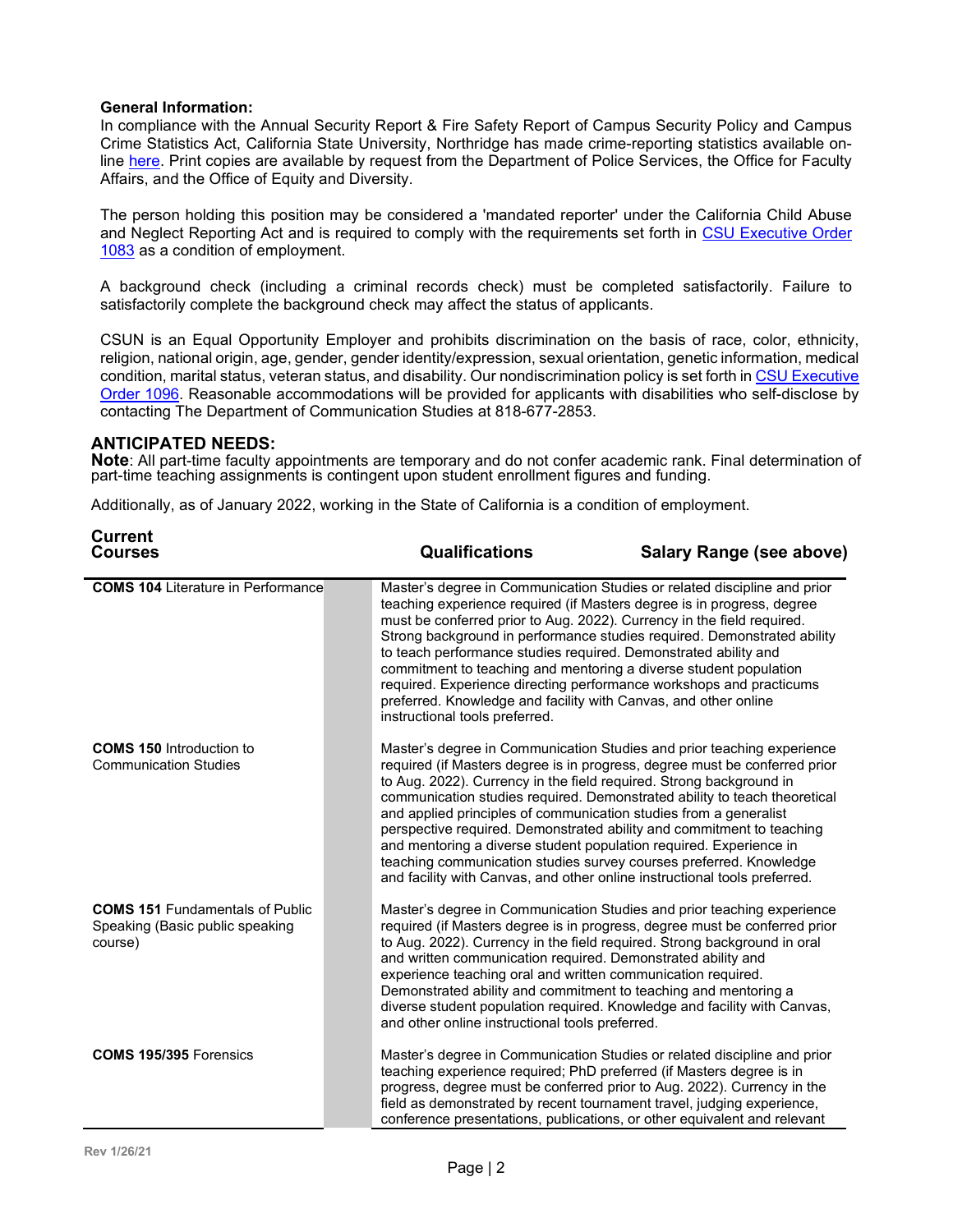|                                                                | professional engagements required. Strong background in intercollegiate<br>forensics required. Demonstrated ability to coach and direct debate<br>and/or individual events required. Demonstrated ability and commitment<br>to teaching and mentoring a diverse student population required.<br>Experience teaching forensics courses preferred. Experience with<br>CSUN's Forensics program preferred. Knowledge and facility with<br>Canvas, and other online instructional tools preferred.                                                                                                                                                                                                                                                                                                               |
|----------------------------------------------------------------|--------------------------------------------------------------------------------------------------------------------------------------------------------------------------------------------------------------------------------------------------------------------------------------------------------------------------------------------------------------------------------------------------------------------------------------------------------------------------------------------------------------------------------------------------------------------------------------------------------------------------------------------------------------------------------------------------------------------------------------------------------------------------------------------------------------|
| <b>COMS 199/399 Performance</b><br>Ensemble                    | Master's degree in Communication Studies or related discipline and prior<br>teaching experience required; PhD preferred (if Masters degree is in<br>progress, degree must be conferred prior to Aug. 2022). Currency in the<br>field required. Strong background in performance studies required.<br>Demonstrated ability and experience teaching performance studies and<br>directing performance workshops and practicums required. Demonstrated<br>ability and commitment to teaching and mentoring a diverse student<br>population required. Experience with CSUN's Performance Ensemble<br>program preferred. Knowledge and facility with Canvas, and other online<br>instructional tools preferred.                                                                                                    |
| <b>COMS 225 Argumentation</b>                                  | Master's degree in Communication Studies or related discipline and prior<br>teaching experience required (if Masters degree is in progress, degree<br>must be conferred prior to Aug. 2022). Currency in the field required.<br>Strong background in argumentation required. Demonstrated ability<br>teaching rhetorical principles to oral and written communication required.<br>Demonstrated ability and commitment to teaching and mentoring a<br>diverse student population required. Experience in teaching upper level<br>courses in argumentation, debate, rhetoric, and public speaking<br>preferred. Knowledge and facility with Canvas, and other online<br>instructional tools preferred.                                                                                                        |
| <b>COMS 251 Introduction to</b><br>Interpersonal Communication | Master's degree in Communication Studies or related discipline and prior<br>teaching experience required; Ph.D. preferred (if Masters degree is in<br>progress, degree must be conferred prior to Aug. 2022). Currency in the<br>field required. Strong background in social science approaches to<br>communication theory required. Demonstrated ability and experience<br>teaching lower-level courses in interpersonal communication required.<br>Demonstrated ability and commitment to teaching and mentoring a<br>diverse student population required. Experience in teaching upper<br>division interpersonal communication courses preferred. Knowledge and<br>facility with Canvas, and other online instructional tools preferred.                                                                  |
| <b>COMS 301 Performance, Language,</b><br>and Cultural Studies | Master's degree in Communication Studies or related discipline required;<br>Ph.D. preferred, terminal M.F.A. in related field considered (if Masters<br>degree is in progress, degree must be conferred prior to Aug. 2022).<br>Currency in the field required as demonstrated by recent conference<br>presentations, publications, or other equivalent and relevant professional<br>engagements. Strong background in performance studies and cultural<br>studies required. Demonstrated ability and experience teaching upper-<br>level performance theory and critical social/cultural theory required.<br>Demonstrated ability and commitment to teaching and mentoring a<br>diverse student population required. Knowledge and facility with Canvas,<br>and other online instructional tools preferred. |
| <b>COMS 303 Narrative in</b><br>Performance                    | Master's degree in Communication Studies or related discipline and prior<br>teaching experience required; Ph.D. preferred, terminal M.F.A. in related<br>field considered (if Masters degree is in progress, degree must be<br>conferred prior to Aug. 2022). Currency in the field required as<br>demonstrated by conference presentations, publications, creative<br>accomplishments or other equivalent and relevant professional<br>engagements. Strong background in theory and practice of performance<br>studies required. Demonstrated ability to teach upper level literature in<br>performance courses required. Demonstrated ability and commitment to<br>teaching and mentoring a diverse student population required.<br>Experience in teaching upper level performance studies and narrative   |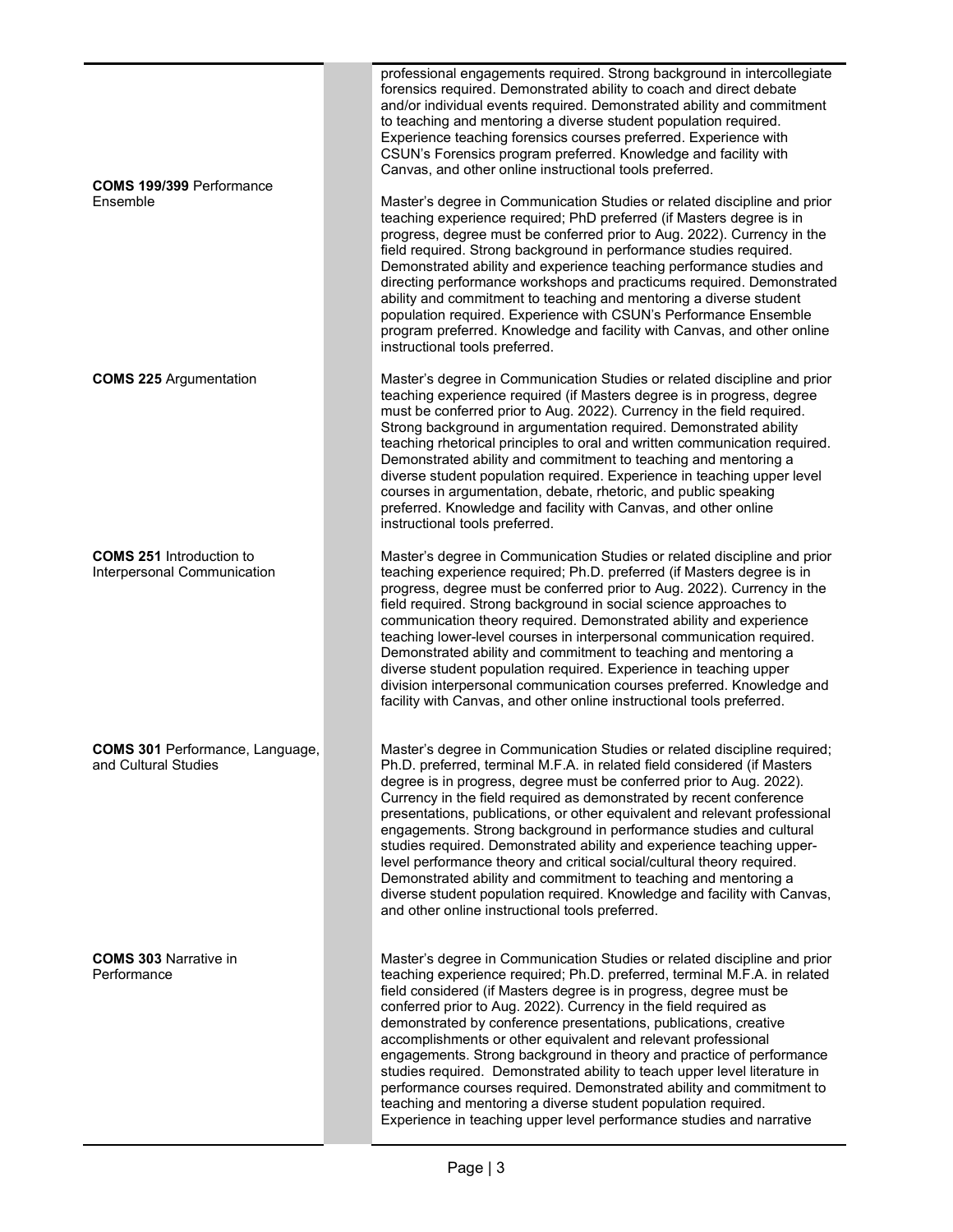|                                                        | courses preferred. Knowledge and facility with Canvas, and other online<br>instructional tools preferred.                                                                                                                                                                                                                                                                                                                                                                                                                                                                                                                                                                                                                                                                                                                                                                                                        |
|--------------------------------------------------------|------------------------------------------------------------------------------------------------------------------------------------------------------------------------------------------------------------------------------------------------------------------------------------------------------------------------------------------------------------------------------------------------------------------------------------------------------------------------------------------------------------------------------------------------------------------------------------------------------------------------------------------------------------------------------------------------------------------------------------------------------------------------------------------------------------------------------------------------------------------------------------------------------------------|
| <b>COMS 304 Poetry in Performance</b>                  | Master's degree in Communication Studies or related discipline and prior<br>teaching experience required; Ph.D. preferred, terminal M.F.A. in related<br>field considered (if Masters degree is in progress, degree must be<br>conferred prior to Aug. 2022). Currency in the field required as<br>demonstrated by conference presentations, publications, creative<br>accomplishments or other equivalent and relevant professional<br>engagements. Strong background in theory and practice of performance<br>studies required. Demonstrated ability to teach upper level poetry in<br>performance courses required. Demonstrated ability and commitment to<br>teaching and mentoring a diverse student population required.<br>Experience in teaching upper-level performance studies and poetry<br>courses preferred. Knowledge and facility with Canvas, and other online<br>instructional tools preferred. |
| <b>COMS 309 Advanced Public</b><br>Speaking.           | Master's degree in Communication Studies and prior teaching experience<br>required (if Masters degree is in progress, degree must be conferred prior<br>to Aug. 2022). Currency in the field required. Strong background in<br>rhetorical analysis required. Demonstrated ability to teach upper level<br>courses in rhetoric and oral and written communication required.<br>Demonstrated ability and commitment to teaching and mentoring a<br>diverse student population required. Experience in teaching upper level<br>courses in rhetoric and public speaking preferred. Applicants may be<br>assigned to teach COMS 151/L, Fundamentals of Public Speaking and<br>Lab if department needs so warrant. Knowledge and facility with Canvas,<br>and other online instructional tools preferred.                                                                                                              |
| <b>COMS 312 Health Communication</b>                   | Master's degree in Communication Studies or related discipline and prior<br>teaching experience required; PhD preferred (if Masters degree is in<br>progress, degree must be conferred prior to Aug. 2022). Currency in the<br>field required. Strong background in principles and methods of health<br>communication from a social science perspective required. Demonstrated<br>ability and commitment to teaching and mentoring a diverse student<br>population required. Experience in teaching upper-level courses in health<br>communication preferred. Knowledge and facility with Canvas, and other<br>online instructional tools preferred.                                                                                                                                                                                                                                                             |
| <b>COMS 315 Communication and</b><br>Agency            | Master's degree in Communication Studies or related discipline and prior<br>teaching experience required; Ph.D. preferred (if Masters degree is in<br>progress, degree must be conferred prior to Aug. 2022). Currency in the<br>field required. Strong background in the philosophy of agency and its<br>relation to communication required. Demonstrated ability to teach upper<br>level course in philosophy of agency required. Demonstrated ability and<br>commitment to teaching and mentoring a diverse student population<br>required. Experience in teaching upper level philosophy of agency<br>courses preferred. Knowledge and facility with Canvas, and other online<br>instructional tools preferred.                                                                                                                                                                                              |
| <b>COMS 320 Communicative</b><br>Functions of Language | Master's degree in Communication Studies or related discipline and prior<br>teaching experience required; Ph.D. preferred (if Masters degree is in<br>progress, degree must be conferred prior to Aug. 2022). Currency in the<br>field required. Strong background in semiotics, linguistics, or other<br>language studies required. Demonstrated ability to teach upper level<br>language and communication courses required. Demonstrated ability and<br>commitment to teaching and mentoring a diverse student population<br>required. Experience teaching upper level language and language<br>behavior courses preferred. Knowledge and facility with Canvas, and<br>other online instructional tools preferred.                                                                                                                                                                                            |
| <b>COMS 321 Rhetorical Discourse</b>                   | Master's degree in Communication Studies or related discipline and prior<br>teaching experience required; PhD preferred (if Masters degree is in<br>progress, degree must be conferred prior to Aug. 2022). Currency in the                                                                                                                                                                                                                                                                                                                                                                                                                                                                                                                                                                                                                                                                                      |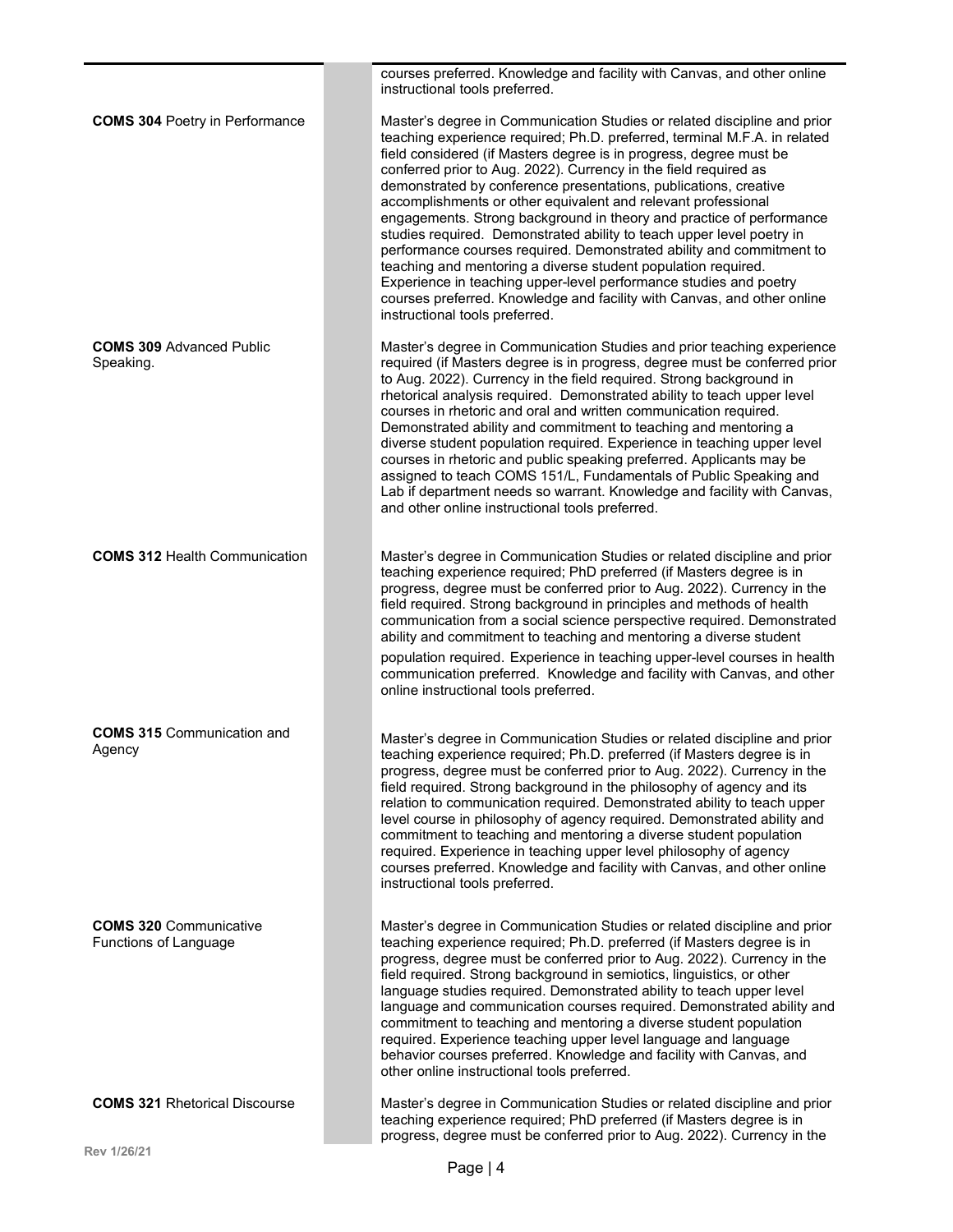|                                            | field required. Writing sample or other evidence of writing abilities<br>required with application. Strong background in rhetorical analysis<br>required. Demonstrated ability to teach upper level rhetoric and written<br>communication courses required. Demonstrated ability and commitment<br>to teaching and mentoring a diverse student population required.<br>Experience in teaching upper level rhetoric and/or composition courses<br>preferred. Knowledge and facility with Canvas, and other online<br>instructional tools preferred.                                                                                                                                                                                                      |
|--------------------------------------------|---------------------------------------------------------------------------------------------------------------------------------------------------------------------------------------------------------------------------------------------------------------------------------------------------------------------------------------------------------------------------------------------------------------------------------------------------------------------------------------------------------------------------------------------------------------------------------------------------------------------------------------------------------------------------------------------------------------------------------------------------------|
| <b>COMS 323 Group Communication</b>        | Master's degree in Communication Studies or related discipline and prior<br>teaching experience required; PhD preferred (if Masters degree is in<br>progress, degree must be conferred prior to Aug. 2022). Currency in the<br>field required. Strong background in principles and methods of small<br>group communication from a social science perspective required.<br>Demonstrated ability to teach upper level small group communication<br>required. Demonstrated ability and commitment to teaching and<br>mentoring a diverse student population required. Experience in teaching<br>upper level courses in small group communication preferred. Knowledge<br>and facility with Canvas, and other online instructional tools preferred.         |
| <b>COMS 325 Legal Argumentation</b>        | Master's degree in Communication Studies or related discipline and prior<br>teaching experience required; Ph.D. or J.D. preferred (if Masters degree<br>is in progress, degree must be conferred prior to Aug. 2022). Currency in<br>the field is required as demonstrated by recent conference presentations,<br>publications, or other equivalent and relevant professional engagements.<br>Demonstrated ability to teach upper-level legal argumentation required.<br>Demonstrated ability and commitment to teaching and mentoring a<br>diverse student population required. Experience in teaching upper level<br>courses in legal argumentation preferred. Knowledge and facility with<br>Canvas, and other online instructional tools preferred. |
| <b>COMS 327 Rhetorical Theory</b>          | Master's degree in Communication Studies or related discipline and prior<br>teaching experience required; Ph.D. preferred (if Masters degree is in<br>progress, degree must be conferred prior to Aug. 2022). Currency in the<br>field is required as demonstrated by recent conference presentations,<br>publications, or other equivalent and relevant professional engagements.<br>Demonstrated ability to teach rhetoric and oral and written<br>communication required. Demonstrated ability and commitment to<br>teaching and mentoring a diverse student population required.<br>Experience in teaching upper level rhetoric courses preferred. Knowledge<br>and facility with Canvas, and other online instructional tools preferred.           |
| <b>COMS 350 Nonverbal</b><br>Communication | Master's degree in Communication Studies or related discipline and prior<br>teaching experience required; PhD preferred (if Masters degree is in<br>progress, degree must be conferred prior to Aug. 2022). Currency in the<br>field required. Strong background in social science approaches to<br>communication theory required. Demonstrated ability to teach nonverbal<br>communication required. Demonstrated ability and commitment to<br>teaching and mentoring a diverse student population required.<br>Experience in teaching upper level nonverbal communication courses<br>preferred. Knowledge and facility with Canvas, and other online<br>instructional tools preferred.                                                                |
| <b>COMS 351 Communication Theory</b>       | Master's degree in Communication Studies and prior teaching experience<br>required; Ph.D. preferred (if Masters degree is in progress, degree must<br>be conferred prior to Aug. 2022). Currency in the field required. Strong<br>background in social science approaches to communication theory<br>required. Demonstrated ability to teach upper level classes in<br>communication theory required. Demonstrated ability and commitment to<br>teaching and mentoring a diverse student population required.<br>Experience in teaching upper level communication theory courses<br>preferred. Knowledge and facility with Canvas, and other online<br>instructional tools preferred.                                                                   |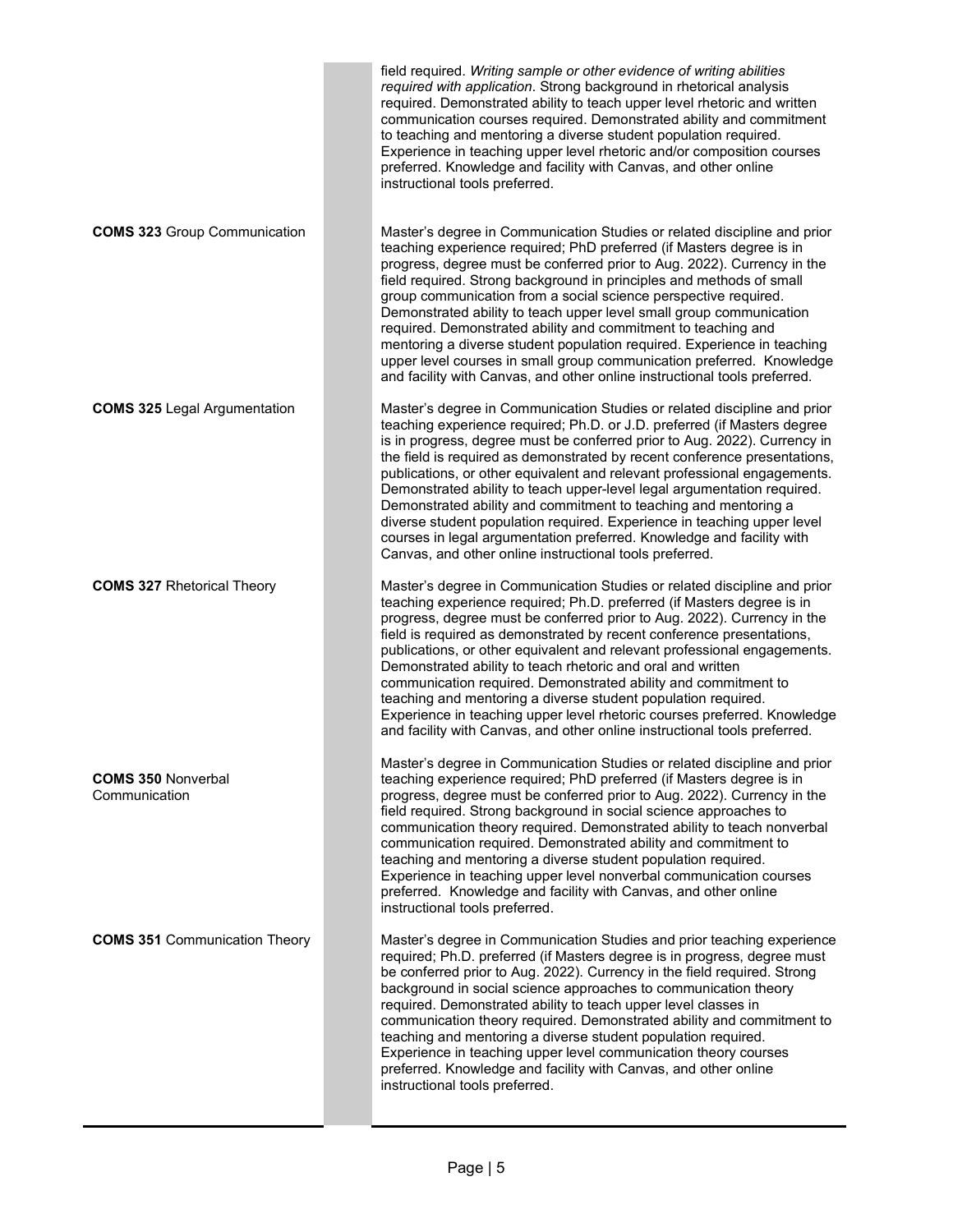| <b>COMS 354 Communication and</b><br>Technology<br><b>COMS 356 Intercultural</b> | Master's degree in Communication Studies or related discipline and prior<br>teaching experience required; Ph.D. preferred (if Masters degree is in<br>progress, degree must be conferred prior to Aug. 2022). Currency in the<br>field required. Strong background in communication and technology<br>required. Demonstrated ability to teach upper-level courses in<br>communication and technology required. Demonstrated ability and<br>commitment to teaching and mentoring a diverse student population<br>required. Experience in teaching upper-level communication and<br>technology courses preferred. Knowledge and facility with Canvas, and<br>other online instructional tools preferred.                                                                                                                                                                                                                               |
|----------------------------------------------------------------------------------|--------------------------------------------------------------------------------------------------------------------------------------------------------------------------------------------------------------------------------------------------------------------------------------------------------------------------------------------------------------------------------------------------------------------------------------------------------------------------------------------------------------------------------------------------------------------------------------------------------------------------------------------------------------------------------------------------------------------------------------------------------------------------------------------------------------------------------------------------------------------------------------------------------------------------------------|
| Communication                                                                    | Master's degree in Communication Studies or related discipline and prior<br>teaching experience required; Ph.D. preferred (if Masters degree is in<br>progress, degree must be conferred prior to Aug. 2022). Currency in the<br>field required as demonstrated by recent conference presentations,<br>publications, or other equivalent and relevant professional engagements.<br>Strong background in intercultural communication required.<br>Demonstrated ability and experience teaching upper-level intercultural<br>communication required. Demonstrated ability and commitment to<br>teaching and mentoring a diverse student population required.<br>Knowledge and facility with Canvas, and other online instructional tools<br>preferred.                                                                                                                                                                                 |
| <b>COMS 360 Communication and</b><br>the Sexes                                   | Master's degree in Communication Studies or related discipline and prior<br>teaching experience required (if Masters degree is in progress, degree<br>must be conferred prior to Aug. 2022). Currency in the field required as<br>demonstrated by recent conference presentations, publications, or other<br>equivalent and relevant professional engagements. Strong background in<br>gender studies required. Demonstrated ability to teach upper level<br>communication and gender courses required. Demonstrated ability and<br>commitment to teaching and mentoring a diverse student population<br>required. Experience in teaching upper-level communication and gender<br>courses preferred. Knowledge and facility with Canvas, and other online<br>instructional tools preferred.                                                                                                                                          |
| <b>COMS 401 Performance and Social</b><br>Change                                 | Master's degree in Communication Studies or related discipline and prior<br>teaching experience required; Ph.D. preferred (if Masters degree is in<br>progress, degree must be conferred prior to Aug. 2022). Currency in the<br>field required as demonstrated by recent conference presentations,<br>publications, creative accomplishments, or other equivalent and relevant<br>professional engagements. Strong background in performance studies<br>and social activism, and studies of social change required. Demonstrated<br>ability to teach upper level courses in performance and/or cultural studies<br>required. Demonstrated ability and commitment to teaching and<br>mentoring a diverse student population required. Experience in teaching<br>upper level performance studies and/or cultural studies courses<br>preferred. Knowledge and facility with Canvas, and other online<br>instructional tools preferred. |
| <b>COMS 404 Theories of</b><br>Interpretation                                    | Master's degree in Communication Studies or related discipline and prior<br>teaching experience required; Ph.D. preferred (if Masters degree is in<br>progress, degree must be conferred prior to Aug. 2022). Currency in the<br>field required as demonstrated by recent conference presentations,<br>publications, creative accomplishments, or other equivalent and relevant<br>professional engagements. Strong background in textual studies,<br>performance studies, and/or hermeneutics required. Demonstrated ability<br>to teach upper level courses in theories of interpretation required.<br>Demonstrated ability and commitment to teaching and mentoring a<br>diverse student population required. Experience in teaching upper level<br>theories of interpretation courses preferred. Knowledge and facility with<br>Canvas, and other online instructional tools preferred.                                          |
| <b>COMS 406 Performance</b><br>Composition                                       | Master's degree in Communication Studies or related discipline and prior<br>teaching experience required; Ph.D. preferred, MFA in related field<br>considered (if Masters degree is in progress, degree must be conferred                                                                                                                                                                                                                                                                                                                                                                                                                                                                                                                                                                                                                                                                                                            |
| Rev 1/26/21                                                                      | $Dao \cup C$                                                                                                                                                                                                                                                                                                                                                                                                                                                                                                                                                                                                                                                                                                                                                                                                                                                                                                                         |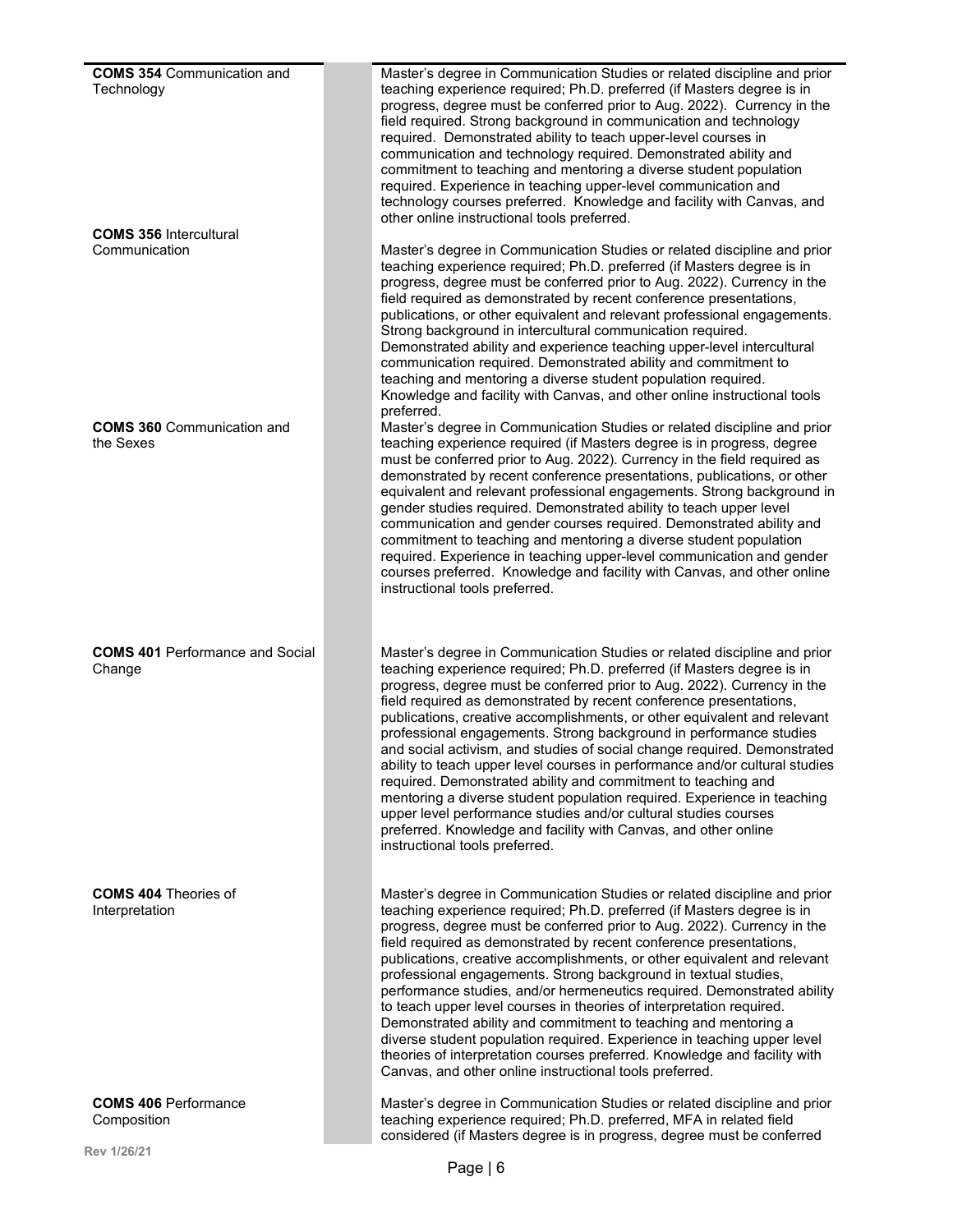|                                                           | prior to Aug. 2022). Currency in the field required as demonstrated by<br>recent conference presentations, publications, creative accomplishments,<br>or other equivalent and relevant professional engagements. Strong<br>background in performance studies, writing for performance and directing<br>required. Demonstrated ability to teach upper level courses in<br>performance studies, writing for performance and/or directing required.<br>Demonstrated ability and commitment to teaching and mentoring a<br>diverse student population required. Experience in teaching upper-level<br>performance studies, writing for performance and/or directing courses<br>preferred. Knowledge and facility with Canvas, and other online<br>instructional tools preferred.                                                                                                                                                                                                                                    |
|-----------------------------------------------------------|-----------------------------------------------------------------------------------------------------------------------------------------------------------------------------------------------------------------------------------------------------------------------------------------------------------------------------------------------------------------------------------------------------------------------------------------------------------------------------------------------------------------------------------------------------------------------------------------------------------------------------------------------------------------------------------------------------------------------------------------------------------------------------------------------------------------------------------------------------------------------------------------------------------------------------------------------------------------------------------------------------------------|
| <b>COMS 410 Community-Based</b><br>Performance            | Master's degree in Communication Studies or related discipline and prior<br>teaching experience required; Ph.D. preferred, MFA in related field<br>considered (if Masters degree is in progress, degree must be conferred<br>prior to Aug. 2022). Currency in the field required as demonstrated by<br>recent conference presentations, publications, creative accomplishments,<br>or other equivalent and relevant professional engagements. Strong<br>background in performance studies and community-based performance<br>required. Demonstrated ability to teach upper level courses in<br>performance and/or cultural studies required. Demonstrated ability and<br>commitment to teaching and mentoring a diverse student population<br>required. Experience in teaching upper level performance studies and/or<br>cultural studies courses preferred. Familiarity with risk management<br>requirements preferred. Knowledge and facility with Canvas, and other<br>online instructional tools preferred. |
| <b>COMS 420 Language and</b><br><b>Symbolic Processes</b> | Master's degree in Communication Studies or related discipline and prior<br>teaching experience required; Ph.D. preferred (if Masters degree is in<br>progress, degree must be conferred prior to Aug. 2022). Currency in the<br>field required as demonstrated by recent conference presentations,<br>publications, or other equivalent and relevant professional engagements.<br>Strong background in semiotics, linguistics, and/or language studies<br>required. Demonstrated ability to teach upper level courses in language<br>and language behavior required. Demonstrated ability and commitment to<br>teaching and mentoring a diverse student population required.<br>Experience in teaching upper level courses in language and language<br>behavior preferred. Knowledge and facility with Canvas, and other online<br>instructional tools preferred.                                                                                                                                              |
| <b>COMS 425 Theories of Argument</b><br>and Deliberation  | Master's degree in Communication Studies or related discipline and prior<br>teaching experience required; Ph.D. preferred (if Masters degree is in<br>progress, degree must be conferred prior to Aug. 2022). Currency in the<br>field is required as demonstrated by recent conference presentations,<br>publications, or other equivalent and relevant professional engagements.<br>Strong background in argumentation theory required. Strong background<br>in Forensics is preferred. Demonstrated ability to teach upper-level<br>classes in argumentation theory required. Demonstrated ability and<br>commitment to teaching and mentoring a diverse student population<br>required. Experience in teaching upper level argumentation theory<br>courses preferred. Knowledge and facility with Canvas, and other online<br>instructional tools preferred.                                                                                                                                                |
| <b>COMS 428 Freedom of Speech</b>                         | Master's degree in Communication Studies or related discipline and prior<br>teaching experience required; Ph.D. or J.D. preferred (if Masters degree<br>is in progress, degree must be conferred prior to Aug. 2022). Currency in<br>the field is required as demonstrated by recent conference presentations,<br>publications, or other equivalent and relevant professional engagements.<br>Strong background in rhetoric and/or legal communication is required.<br>Demonstrated ability to teach rhetoric and oral and written<br>communication courses required. Demonstrated ability and commitment<br>to teaching and mentoring a diverse student population required.<br>Experience in teaching upper-level courses in rhetoric preferred.<br>Knowledge and facility with Canvas, and other online instructional tools<br>preferred.                                                                                                                                                                    |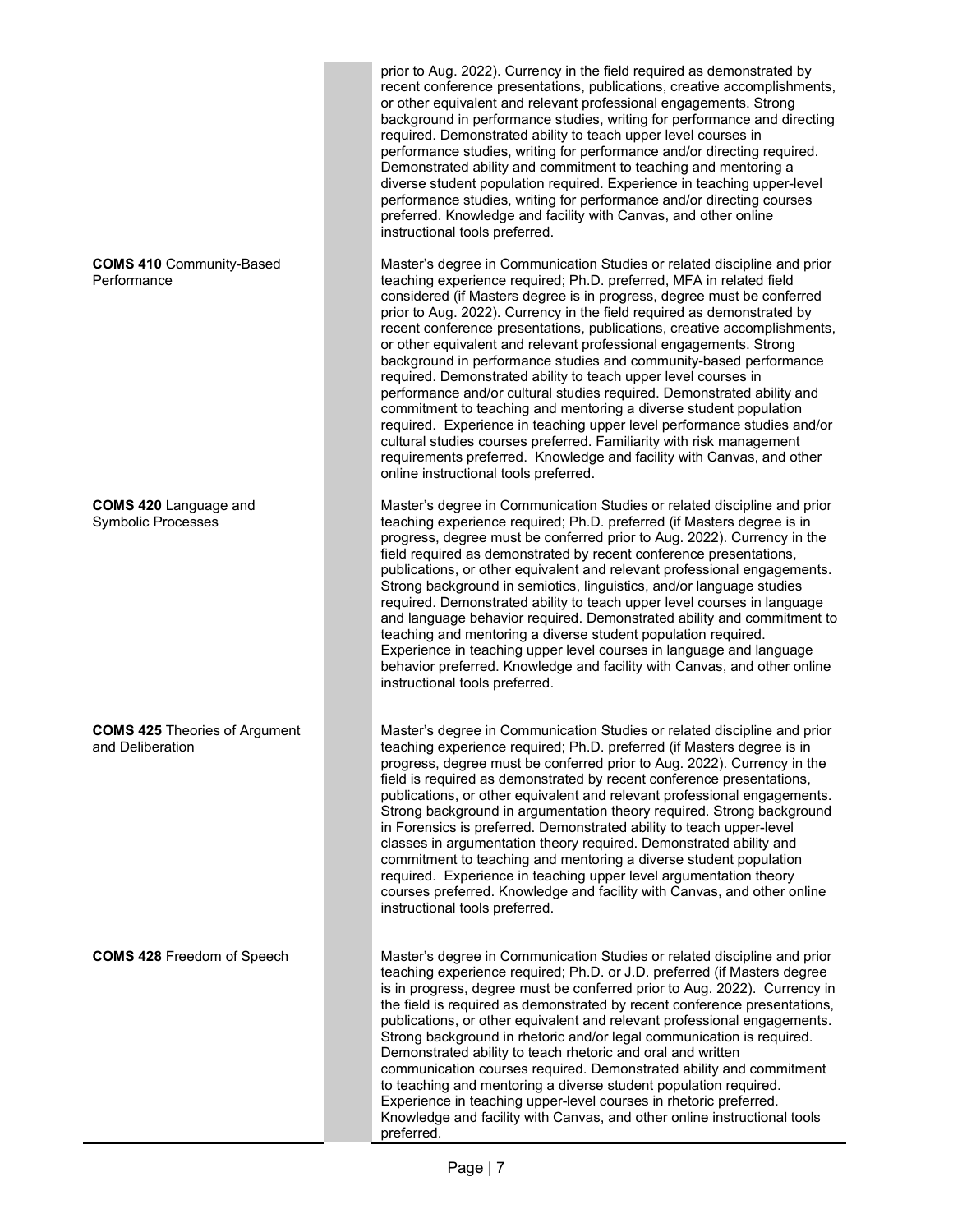| <b>COMS 430 Rhetorical Criticism</b>                                           | Master's degree in Communication Studies or related discipline and prior<br>teaching experience required; Ph.D. preferred (if Masters degree is in<br>progress, degree must be conferred prior to Aug. 2022). Currency in the<br>field is required as demonstrated by recent conference presentations,<br>publications, or other equivalent and relevant professional engagements.<br>Strong background in rhetorical criticism required. Demonstrated ability<br>to teach upper level rhetoric and oral and written communication courses<br>required. Demonstrated ability and commitment to teaching and<br>mentoring a diverse student population required. Experience in teaching<br>upper level courses in rhetoric preferred. Demonstrated commitment to<br>an active research program in communication studies preferred.<br>Knowledge and facility with Canvas, and other online instructional tools<br>preferred. |
|--------------------------------------------------------------------------------|-----------------------------------------------------------------------------------------------------------------------------------------------------------------------------------------------------------------------------------------------------------------------------------------------------------------------------------------------------------------------------------------------------------------------------------------------------------------------------------------------------------------------------------------------------------------------------------------------------------------------------------------------------------------------------------------------------------------------------------------------------------------------------------------------------------------------------------------------------------------------------------------------------------------------------|
| <b>COMS 431 Persuasion</b>                                                     | Master's degree in Communication Studies or related discipline and prior<br>teaching experience required; Ph.D. preferred (if Masters degree is in<br>progress, degree must be conferred prior to Aug. 2022). Currency in the<br>field required. Strong background in persuasion theory required.<br>Demonstrated ability to teach upper level persuasion and/or rhetoric<br>courses required. Demonstrated ability and commitment to teaching and<br>mentoring a diverse student population required. Experience in teaching<br>upper level persuasion and/or rhetoric courses preferred. Knowledge<br>and facility with Canvas, and other online instructional tools preferred.                                                                                                                                                                                                                                           |
| <b>COMS 435 Rhetoric of Women</b>                                              | Master's degree in Communication Studies or related discipline and prior<br>teaching experience required; Ph.D. preferred (if Masters degree is in<br>progress, degree must be conferred prior to Aug. 2022). Currency in the<br>field required. Strong background in gender studies, rhetorical theory and<br>criticism required as demonstrated by recent conference presentations,<br>publications, or other equivalent and relevant professional engagements.<br>Demonstrated ability to teach upper-level classes in rhetoric and<br>feminist/gender theory required. Demonstrated ability and commitment to<br>teaching and mentoring a diverse student population required.<br>Experience in teaching upper-level rhetoric and feminist theory courses<br>preferred. Knowledge and facility with Canvas, and other online<br>instructional tools preferred.                                                          |
| <b>COMS 436 Communication and Food</b>                                         | Master's degree in Communication Studies or related discipline and prior<br>teaching experience required; Ph.D. preferred (if Masters degree is in<br>progress, degree must be conferred prior to Aug. 2022). Currency in the<br>field required. Strong background in communication, cultural studies<br>and/or and food studies required. Demonstrated ability to teach upper<br>level communication, cultural studies and/or food studies courses<br>required. Applicants must have a demonstrated ability and commitment to<br>teaching and mentoring a diverse student population. Experience in<br>teaching upper-level communication, cultural studies and/or food studies<br>courses preferred. Knowledge and facility with Canvas, and other online<br>instructional tools preferred.                                                                                                                               |
| <b>COMS 437 Communication for Youth</b><br>Institute                           | Master's degree in Communication Studies and prior public speaking<br>teaching experience required; PhD preferred (if Masters degree is in<br>progress, degree must be conferred prior to Aug. 2022). Currency in the<br>field required. Strong background in communication pedagogy required.<br>Demonstrated ability to teach oral and written communication required.<br>Demonstrated commitment to service learning required. Demonstrated<br>ability and commitment to teaching and mentoring a diverse student<br>population required. Experience teaching upper level courses in public<br>speaking and working with K-12 students preferred. Applicants may be<br>assigned to teach COMS 151/L, Fundamentals of Public Speaking and<br>Lab if department needs so warrant. Knowledge and facility with Canvas,<br>and other online instructional tools preferred.                                                   |
| <b>COMS 440 Performance and Cultural</b><br><b>Studies Criticism</b><br>100101 | Master's degree in Communication Studies or related discipline and prior<br>teaching experience required; Ph.D. preferred (if Masters degree is in                                                                                                                                                                                                                                                                                                                                                                                                                                                                                                                                                                                                                                                                                                                                                                          |

**Rev 1/26/21**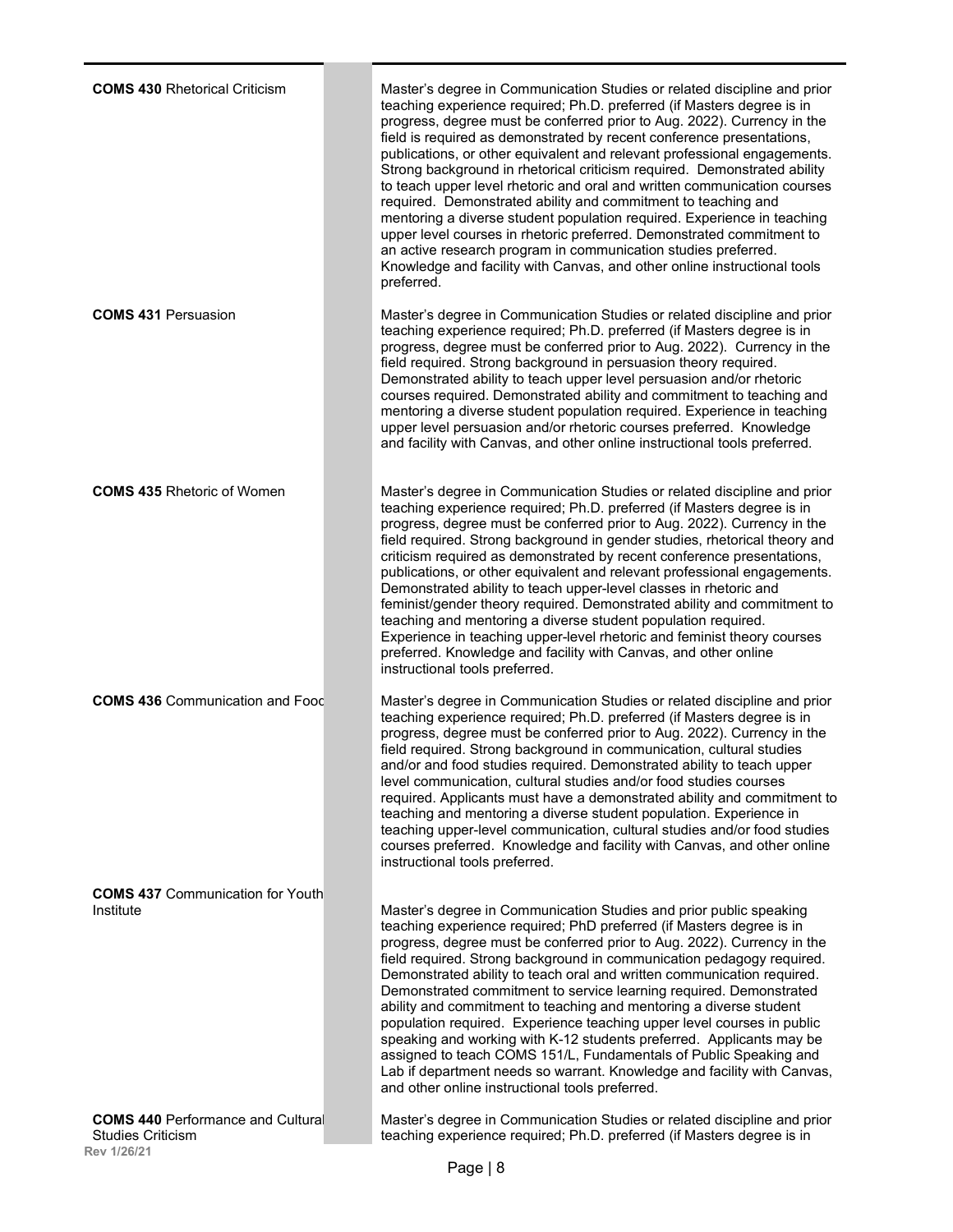|                                                              | progress, degree must be conferred prior to Aug. 2022). Currency in the<br>field required as demonstrated by recent conference presentations,<br>publications, creative accomplishments, or other equivalent and relevant<br>professional engagements. Strong background in critical cultural studies<br>and/or performance studies research methods required. Demonstrated<br>ability to teach upper level courses in communication studies, cultural<br>studies and performance studies required. Demonstrated ability and<br>commitment to teaching and mentoring a diverse student population<br>required. Experience in teaching upper level courses in communication<br>studies, cultural studies, and performance studies required preferred.<br>Demonstrated commitment to an active research program in<br>communication studies preferred. Knowledge and facility with Canvas,<br>and other online instructional tools preferred. |
|--------------------------------------------------------------|---------------------------------------------------------------------------------------------------------------------------------------------------------------------------------------------------------------------------------------------------------------------------------------------------------------------------------------------------------------------------------------------------------------------------------------------------------------------------------------------------------------------------------------------------------------------------------------------------------------------------------------------------------------------------------------------------------------------------------------------------------------------------------------------------------------------------------------------------------------------------------------------------------------------------------------------|
| <b>COMS 442 Rhetoric of Peace and</b><br>Conflict.           | Master's degree in Communication Studies or related discipline and prior<br>teaching experience required; Ph.D. preferred (if Masters degree is in<br>progress, degree must be conferred prior to Aug. 2022). Currency in the<br>field required. Strong background in rhetorical analysis of peace and<br>conflict required as demonstrated by conference presentations,<br>publications, or other equivalent and relevant professional engagements.<br>Demonstrated ability to teach upper-level courses in rhetoric and peace<br>and conflict studies required. Demonstrated ability and commitment to<br>teaching and mentoring a diverse student population required.<br>Experience in teaching upper level rhetoric courses preferred. Knowledge<br>and facility with Canvas, and other online instructional tools preferred.                                                                                                          |
| <b>COMS 444 Political Rhetoric</b>                           | Master's degree in Communication Studies or related discipline and prior<br>teaching experience required; Ph.D. preferred (if Masters degree is in<br>progress, degree must be conferred prior to Aug. 2022). Currency in the<br>field required as demonstrated by recent conference presentations,<br>publications, or other equivalent and relevant professional engagements.<br>Strong background in rhetorical analysis of political campaigns and<br>activities required. Demonstrated ability to teach upper-level courses in<br>political rhetoric required. Demonstrated ability and commitment to<br>teaching and mentoring a diverse student population required.<br>Experience in teaching upper level political rhetoric courses preferred.<br>Knowledge and facility with Canvas, and other online instructional tools<br>preferred.                                                                                           |
| <b>COMS 445</b> Communication and<br><b>Popular Cultures</b> | Master's degree in Communication Studies or related discipline and prior<br>teaching experience required. Ph.D. preferred (if Masters degree is in<br>progress, degree must be conferred prior to Aug. 2022). Currency in the<br>field required as demonstrated by recent conference presentations,<br>publications, or other equivalent and relevant professional engagements.<br>Strong background in communication studies of popular culture required.<br>Demonstrated ability to teach upper level courses in communication<br>studies and analysis of popular culture texts required. Demonstrated<br>ability and commitment to teaching and mentoring a diverse student<br>population required. Experience in teaching upper level courses in<br>communication studies, popular culture and/or cultural studies preferred.<br>Knowledge and facility with Canvas, and other online instructional tools<br>preferred.                 |
| <b>COMS 446 Rhetoric of Crime and</b><br>Punishment          | Master's degree in Communication Studies or related discipline and prior<br>teaching experience required; Ph.D. preferred (if Masters degree is in<br>progress, degree must be conferred prior to Aug. 2022). Currency in the<br>field required as demonstrated by recent conference presentations,<br>publications, or other equivalent and relevant professional engagements.<br>Strong background in rhetorical and historical analysis of crime and<br>punishment required. Demonstrated ability to teach upper-level courses<br>in rhetoric required. Demonstrated ability and commitment to teaching<br>and mentoring a diverse student population required. Experience in<br>teaching upper level rhetoric courses preferred. Knowledge and facility<br>with Canvas, and other online instructional tools preferred.                                                                                                                 |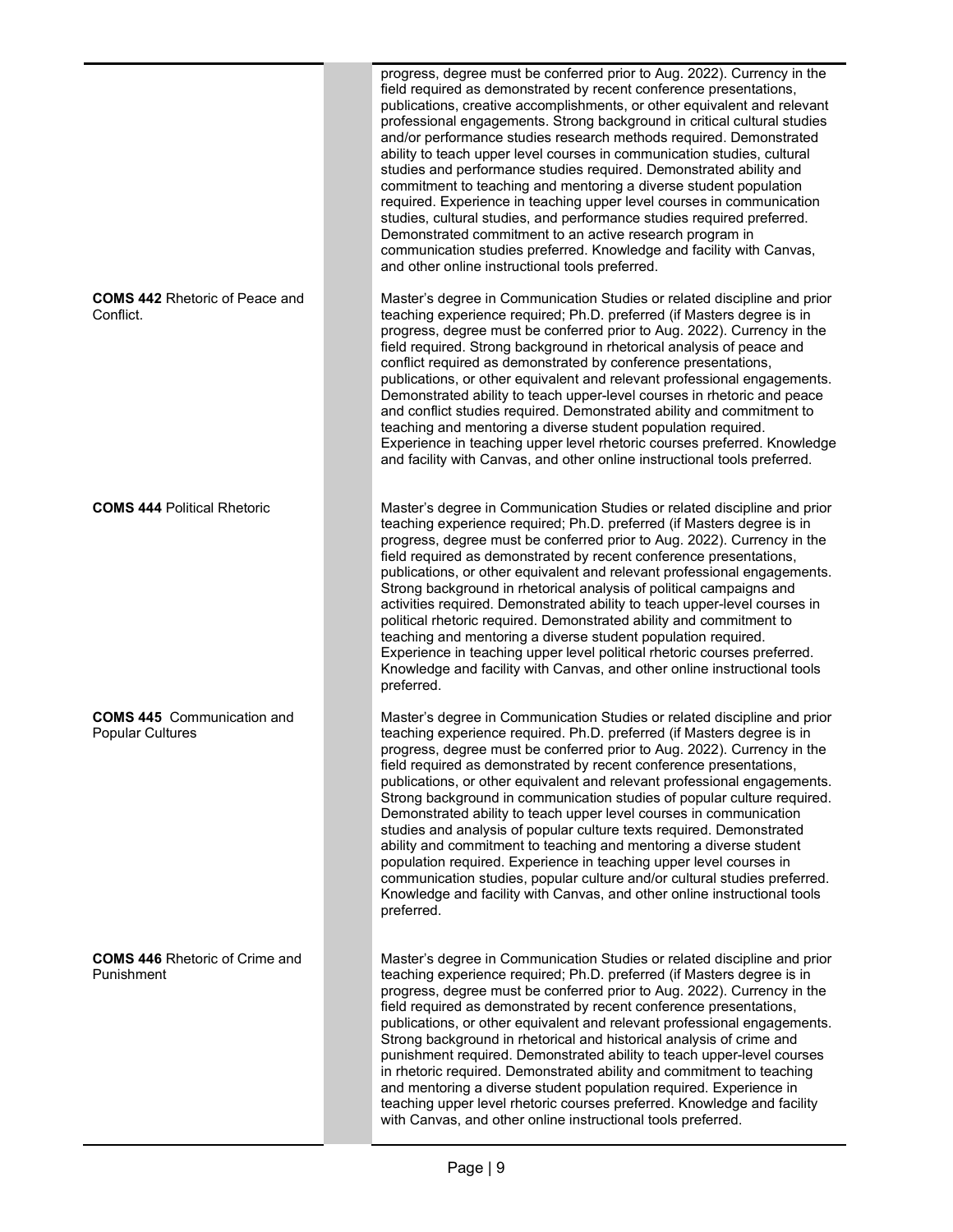| <b>COMS 448 Rhetoric of Extraordinary</b><br>Claim        | Master's degree in Communication Studies or related discipline and prior<br>teaching experience required; Ph.D. preferred (if Masters degree is in<br>progress, degree must be conferred prior to Aug. 2022). Currency in the<br>field required. Strong background in critical thinking and rhetorical<br>analysis of paranormal and pseudoscientific appeals required.<br>Demonstrated ability to teach upper level courses in rhetoric required.<br>Demonstrated ability and commitment to teaching and mentoring a<br>diverse student population required. Experience in teaching upper level<br>rhetoric courses preferred. Knowledge and facility with Canvas, and other<br>online instructional tools preferred.                                                                      |
|-----------------------------------------------------------|---------------------------------------------------------------------------------------------------------------------------------------------------------------------------------------------------------------------------------------------------------------------------------------------------------------------------------------------------------------------------------------------------------------------------------------------------------------------------------------------------------------------------------------------------------------------------------------------------------------------------------------------------------------------------------------------------------------------------------------------------------------------------------------------|
| <b>COMS 450 Communication</b><br>Research Methodology     | Master's degree in Communication Studies or related discipline and prior<br>teaching experience required; Ph.D. preferred (if Masters degree is in<br>progress, degree must be conferred prior to Aug. 2022). Currency in the<br>field required. Strong background in research methods required.<br>Demonstrated ability to teach upper level courses in communication<br>research methods required. Demonstrated ability and commitment to<br>teaching and mentoring a diverse student population required.<br>Experience in teaching upper level communication research methods<br>courses preferred. Demonstrated commitment to an active research<br>program in Communication studies preferred. Knowledge and facility with<br>Canvas, and other online instructional tools preferred. |
| <b>COMS 451 Advanced Interpersonal</b><br>Communication   | Master's degree in Communication Studies and prior teaching experience<br>required; Ph.D. preferred (if Masters degree is in progress, degree must<br>be conferred prior to Aug. 2022). Currency in the field required. Strong<br>background in social science approaches to communication theory<br>required. Demonstrated ability to teach upper level courses in<br>interpersonal communication required. Demonstrated ability and<br>commitment to teaching and mentoring a diverse student population<br>required. Experience in teaching upper level interpersonal communication<br>courses preferred. Knowledge and facility with Canvas, and other online<br>instructional tools preferred.                                                                                         |
| <b>COMS 452 Communication</b><br>Training and Development | Master's degree in Communication Studies or related discipline and prior<br>teaching experience required; Ph.D. preferred (if Masters degree is in<br>progress, degree must be conferred prior to Aug. 2022). Currency in the<br>field required. Strong background in organizational communication<br>required. Demonstrated ability to teach upper level courses in<br>communication research and organizational training and assessment<br>required. Demonstrated ability and commitment to teaching and<br>mentoring a diverse student population required. Experience in teaching<br>upper level communication research and organizational training and<br>assessment courses preferred. Knowledge and facility with Canvas, and<br>other online instructional tools preferred.         |
| <b>COMS 453 Organizational</b><br>Communication           | Master's degree in Communication Studies and prior teaching experience<br>required; Ph.D. preferred (if Masters degree is in progress, degree must<br>be conferred prior to Aug. 2022). Currency in the field required. Strong<br>background in social science approaches to communication theory<br>required. Demonstrated ability to teach upper level courses in<br>organizational communication required. Demonstrated ability and<br>commitment to teaching and mentoring a diverse student population<br>required. Experience in teaching upper level organizational<br>communication courses preferred. Knowledge and facility with Canvas,<br>and other online instructional tools preferred.                                                                                       |
| <b>COMS 464 Digital Culture</b>                           | Master's degree in Communication Studies or related discipline and prior<br>teaching experience required; Ph.D. preferred (if Masters degree is in<br>progress, degree must be conferred prior to Aug. 2022). Currency in the<br>field required as demonstrated by recent conference presentations,<br>publications, or other equivalent and relevant professional engagements.                                                                                                                                                                                                                                                                                                                                                                                                             |

Strong background in rhetoric, composition, and new media required.